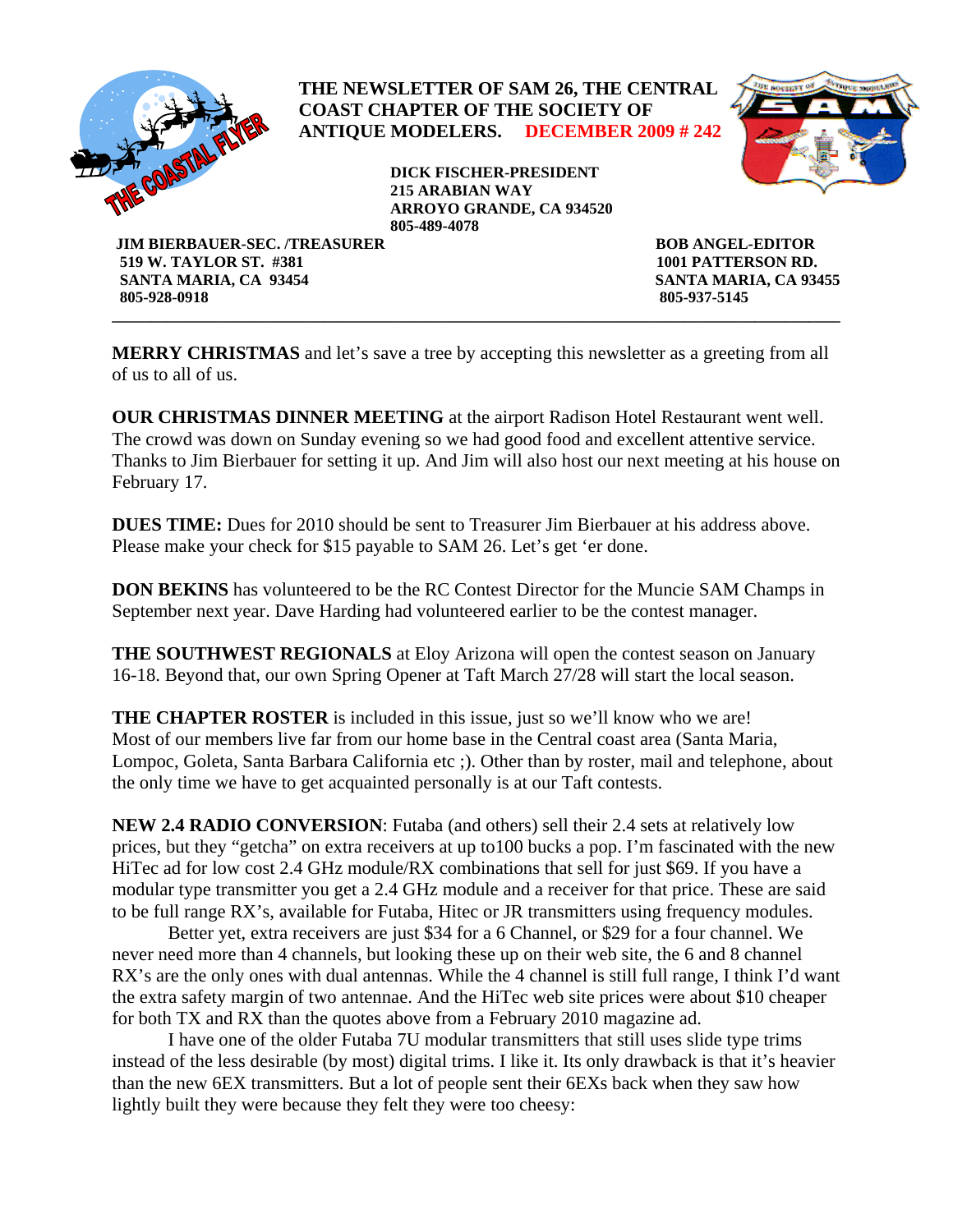**REMOVING MICAFILM**: It was finally time to replace the Micafilm covering on the 20+ year old Kloud King. The Balsa-Rite adhesive used on the wood had turned brown in the sun years ago and the discoloration showed through the translucent covering. So for years, I've been telling anyone who was curious that the ship was built in 1938, which is (sort of) true.

It's a pretty straightforward job with Monokote and other heat shrink plastic coverings, but Micafilm is one of the messiest coverings to remove. With most films,you just apply heat and tug the material loose. But with Micafilm the fibers tend to hang on to the adhesive that was applied separately to the wood. As the film separates it usually leaves a fuzzy mess of fibers hanging onto the wood, to be dealt with later at a slow tedious pace.

So I posted a question on SAM talk asking for any helpful hints. Ralph Cooke answered, suggesting using lots of heat. I'd been using heat, but just enough to release the covering. Most of it, that is. So I found the secret, as Ralph suggested, was lots of heat, plus more patience. I worked the heat gun in close at 1 or 2 inches and pulled the covering away much more gently, allowing more time for the adhesive and the wood itself to be heated more completely under the covering.

It worked out well. I found the slower I hurried, the faster and cleaner the job went. The clear (whitish translucent) film comes away most cleanly. On some of the colored films the color coat tends to separate itself from the fiber base, sort of like a layer of paint that didn't adhere well. This makes it harder to heat through to the adhesive, and requires even more time and patience. I managed to slightly char the wood in one spot so the process takes some experience.

Most of you know this already, but much of the secret of removing any heat shrink material is to cut the film into smaller sections with a sharp knife, so you're removing reasonable bite sized chunks at a time. I find a single edged razor blade does this best with little or no damage where you have to lightly score cross the wood backed areas. Open bay areas can of course be sliced all the way through for removal.

If I work with Micafilm again, I'll use Sig Stix-It for adhesive instead of Coverites' Balsa Rite. The Sig product has fewer problems. Micafilm comes closer to resembling a tissue & dope job, but I think I'll go with a regular plastic film for the re-covering.



other classes besides Vicksburg Michigan membership in Here's the special event ship for the next SAM Champs. It's the simple little Kerswap design. They will fly in this one which appears to be 1/2A size. This one was built by our fairly new member Jim Hainen. Jim is from with primary SAM 40 there.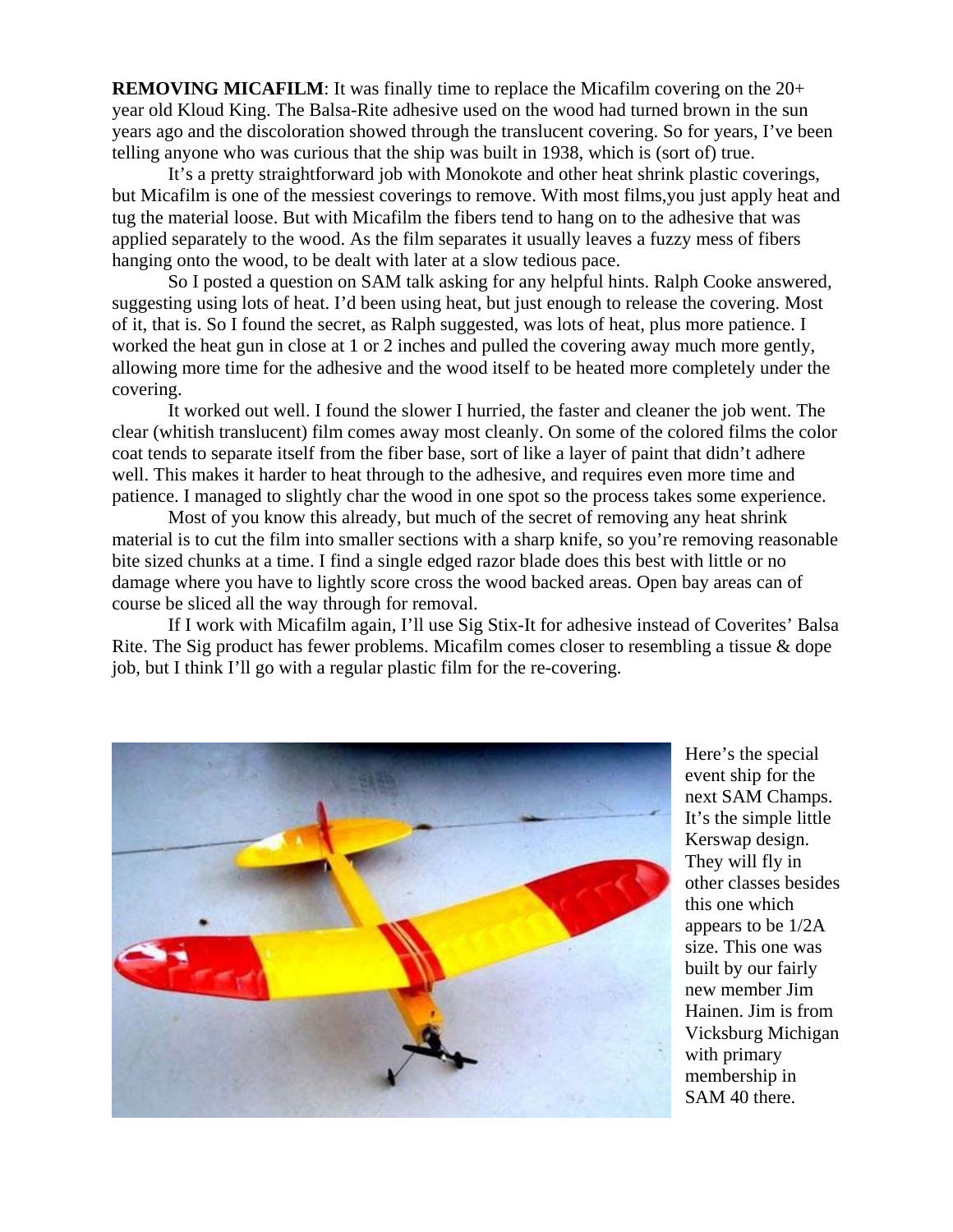BY-LAWS CHANGE: You've probably read the President's column in SAM Speaks, addressing the fact that our 5 years rules cycle has just been switched to a 4 year cycle.

Some time ago, after a lot of thought and discussion in SAM Speaks, we voted by a good margin to stretch the cycle to only allow rules changes every five years. This stopped the rules made our equipment obsolete. The by-laws wording as voted in was very clearly written, saying from being a continuously moving target. It allowed us to build a ship with confidence that it would be good for at least 5 years, before some activist might come up with a better idea that the rules cycle would begin in years ending in 04 and 09, with changes to become effective on January 1 of years ending in 05 and 10.

Later, a rules committee failed to meet their deadlines, resulting in a late change that came one full year late at 6 years instead of five. But the next Committee got the cycle back on track by getting the job done in four years. This restored the By-Laws perfectly because we are now on track for the new rules to be effective January  $1<sup>st</sup>$  2010. So for 2010 and beyond, all would have been well and the by-laws would have been just fine if left alone.

But after each rules vote, the rules and by-laws are often turned over to one person to format them before printing the new rule book. It often happens that this one operative takes it on familiar with the history. And of course it was mis-interpreted by at least a couple of people and himself to make little "tweaking" changes to what was approved. In the case of our rules cycle, this resulted in some re-wording into a fuzzy definition that could be mis-read by anyone not passed on to new President Jim O'Reilly who decided a vote was needed to make the rules turn over every four years instead of five.

Article  $X$  of our by-laws specifies how our by-laws are to be amended. Reading them carefully, I'm not sure those procedures were followed completely, but let's give the Board the benefit of the doubt. However, had the by-laws been interpreted as they were originally voted on it would have been clear that no change was needed.

Sometimes we (myself included) don't pay close enough attention, but there was no President and his personal recommendation the vote passed. After voting against, I Emailed the membership. I asked for this to take place at the annual Board meeting during the SAM Champs. dissenting argument presented before the vote took place. So based on the good will of our President and the SAM Board, asking that the vote be nullified regardless of outcome, as it was based on a mistake and the fact that it had not been properly examined and vetted by the

O'Reilly at the 'Champs, he felt the vote was too far along to nullify. Also he favored the 4 year believe the number of votes was ever reported to the membership. I imagine few votes were cast. I received some support for this from the board, but after discussing with President cycle anyway and believed it would pass. Jim elected not to bring it up at the Board meeting, and of course the vote passed when the ballots were counted. I trust the vote count, but I don't

**There is time to turn this error around** before the next 4 year cycle begins. It would require another by-laws vote, which can take place at any time. If there's enough interest, I'll submit such a change, but I'd first like to know the general sentiment among the membership. There's some administrative effort required, and I see no reason to run our President and Board members through the process unless we feel that an informed majority of members would like to stick to the 5 year cycle.

So I'm asking for feed-back from any and all members in the form of a straw poll. Please let me know how you feel about restoring the 5 year cycle. And I especially ask that those who are happy with 4 years to reply also, so I can decide whether to go forward with the change. You can Email me at samrcflier@verizon.net or phone 805-937-5145, or write to 1001 Patterson Rd., Santa Maria, CA 93455.

Incidentally, I can say with some pride that I was not on the Rules Committee that didn't get the job done on time, but I did work on the one which got it back on track.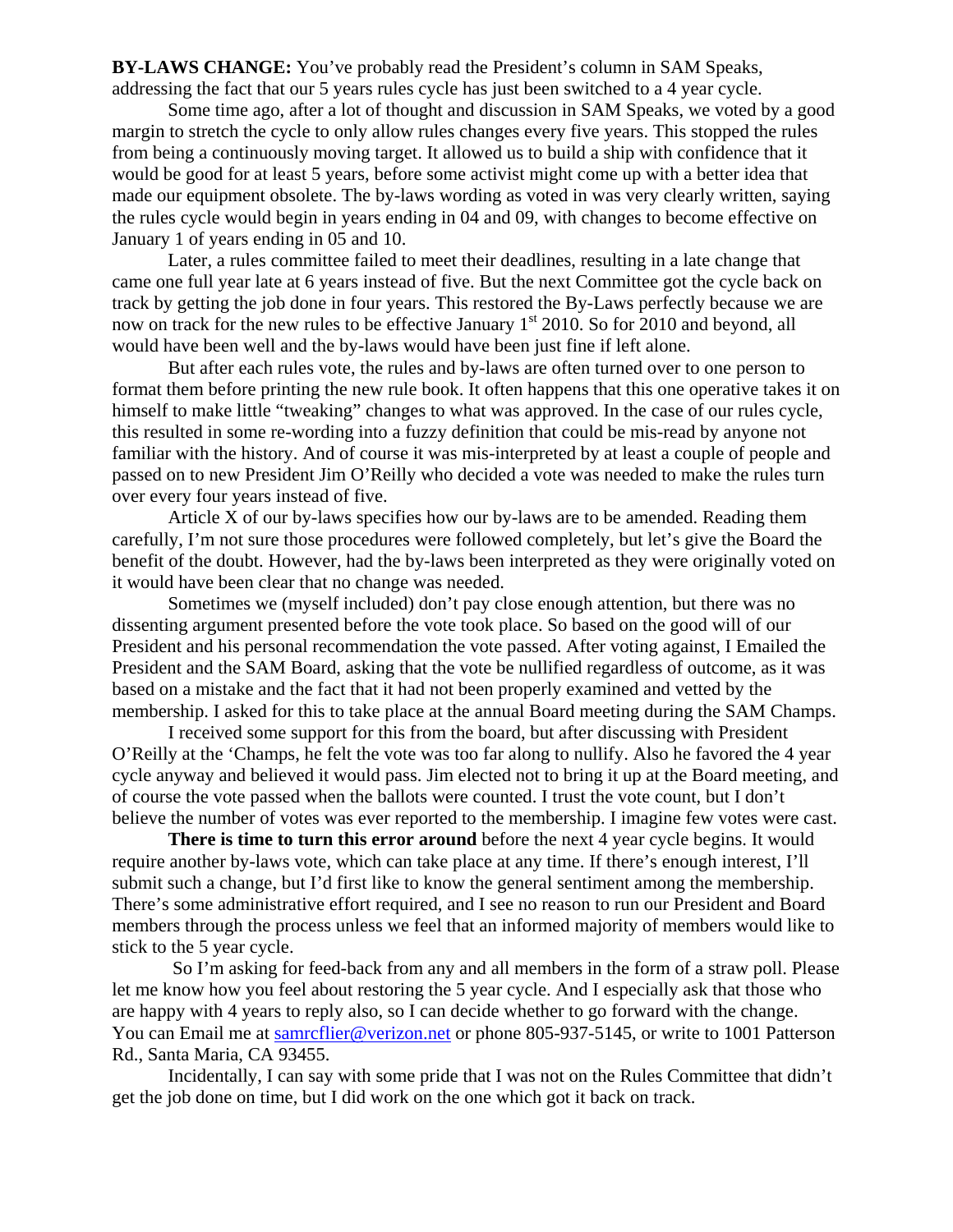SAM 26 Membership Roster - As of December 15, 2009 58 members (Doesn't include exchange newsletters) Bob Angel Dan Carpenter 1001 Patterson Rd. 1053 Silver Stallion Dr. Santa Maria, CA 93455 Vista CA. 92081  $805 - 937 - 5145$  $310 - 376 - 4080$ Bob Angus George Clarke 6640 N. Columbus 2067 Katybeth Way Tucson, AZ 85718 Morgan Hill, CA 95037  $520 - 299 - 9034$  $408 - 776 - 8237$ Charles Applebaum Ralph Cooke P.O. Box 297 7705 Eastdumfries Ct. Freeland, WA 98249 Bakersfield, CA 93309  $661 - 397 - 9479$ Richard Beard Bill Copeland 251 S. Ventura Rd. #225 4863 Primrose LN. Port Hueneme, CA 93041 Livermore, CA 94551 805-794-9329  $925 - 449 - 1105$ James Bierbauer Cecil Cutbirth 519 W. Taylor St. #381 6160 Thousand Oaks Dr. Santa Maria, CA 93454 Lincoln, CA 95648 805-928-0918  $916 - 645 - 8513$ Don Bishop Larry Davidson 404 N. First St. 66 Casa Mia Circle Lompoc, CA 93436 Moneta, VA 24121-5307 805-736-9371  $540 - 721 - 4563$ Tom Boice George Dobry 1880 Turner RD. 1621 Pomeroy Rd. Xenia, OH 45385 Arroyo Grande, CA 93420 805-489-7203 Mark Bouscaren Ken Durant 917 E. Pine St. P.O. Box 735 Lompoc, CA 93436 Wofford Heights, CA 93285  $805 - 736 - 5512$ 760-376-2847 James W. (Bo) Buice James Elliott P.O. Box 100339 422 Coronado Dr. Ft. Worth TX 76185 Goleta, CA 93117 817-926-6065 805-685-4387 James Buice Tom Empey 12010 W. County Rd. 52 8753 Nashville Rd. Midland TX 79707-1348 Eddyville, OR 97343  $915 - 561 - 8857$  $514 - 456 - 2661$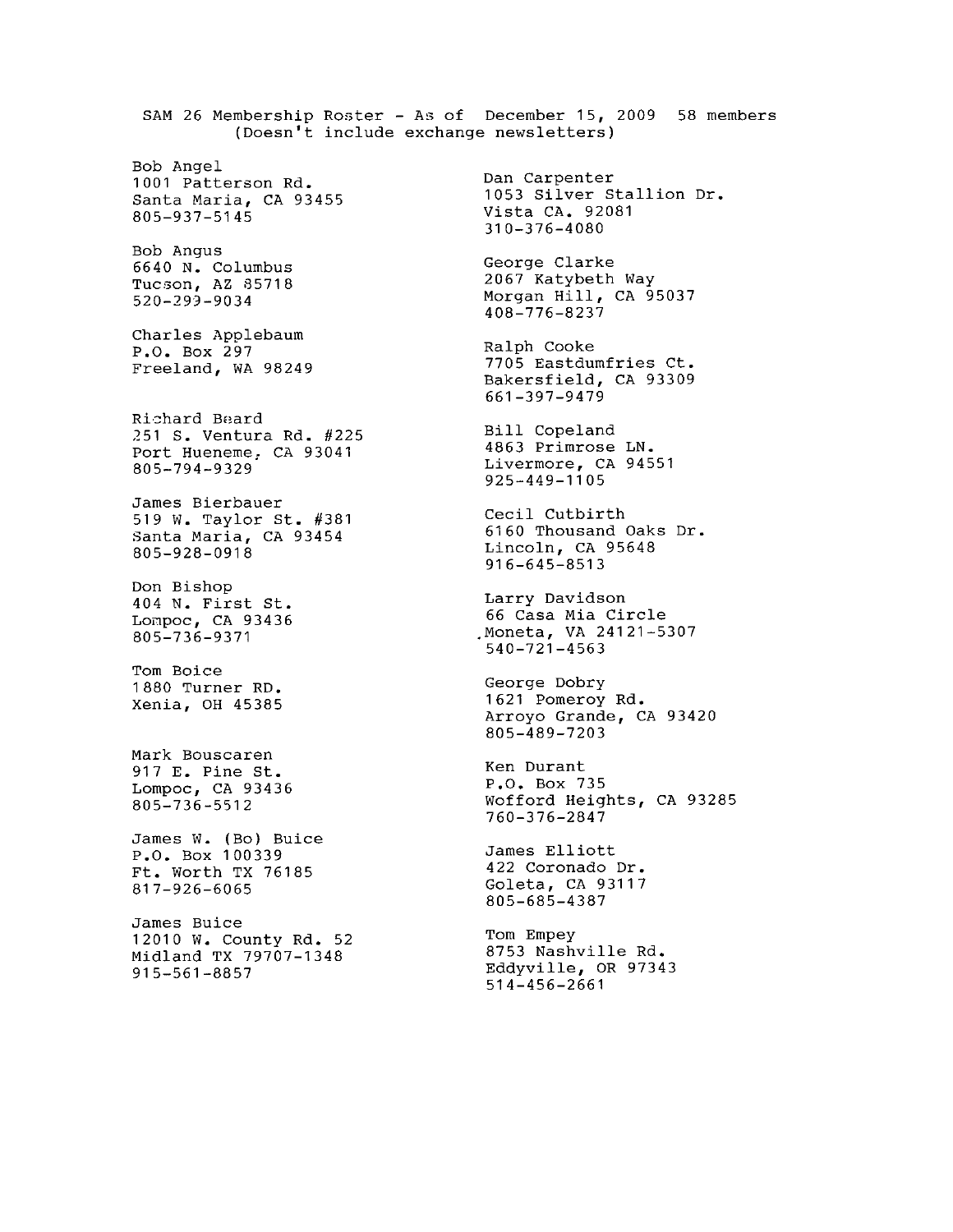Robert Facto 3420 NW Elmwood Dr. Corvalis OR 97330  $541 - 753 - 0439$ Dick Fischer 215 Arabian Way Arroyo Grande, CA 93420 805-489-4078 Mike Flaherty 240 Houston Way Pismo Beach, CA 93449 805-489-6329 Wes Funk 220 E. Kern St. Taft, CA 93268 661-763-3905 Bob Grice 4351 Greenvale Rd. Fair Oaks, CA 95628  $916 - 961 - 6257$ Richard Griswold 500 E. San Moritz Pl. Tucson, AZ 85737  $520 - 742 - 6468$ Jim Hainen 12893 Bayview Dr. Vicksburg, MI 49097 Edward B. Hamler 3379 Crystal Ct. Napa CA 94558 707-255-3547 Jay Higgs 2109 Carrere St. Bakersfield, CA 93308 Jack Hiner 2213 Printiss Dr. Apt 104 Downers Grove, IL 60516 630-852-0154

Bob Holman Box 741 San Bernardino, CA 9240  $714 - 885 - 3959$  (Bus.) Rick Holman 1847 Church St. Redlands, CA 92374 909-793-9713 Steve Hulse 2717 Akers Rd. Bakersfield CA 93309-60 Chuck Hutton 3019 Lexington Dr. Ann Arbor, MI 48105 734-761-9304 Dan Ladwig 13587 S. Park Dr. Magalia, CA 95954 William Leachman 4320 Charles Pl. Amarillo, TX 79106  $1806 - 352 - 6139$ Dave Lewis 4709 Malero Pl. San Jose, CA 95120  $408 - 246 - 2257$ James Lollar 418 W.18th St. Ada OK 74820-7626 580-332-4734 Robert Macdonald 3500 Sahara Ln. Bakersfield CA 93313  $661 - 831 - 8759$ Gerald Martin 127 Ave. F Herford, TX 79045 806-364-2669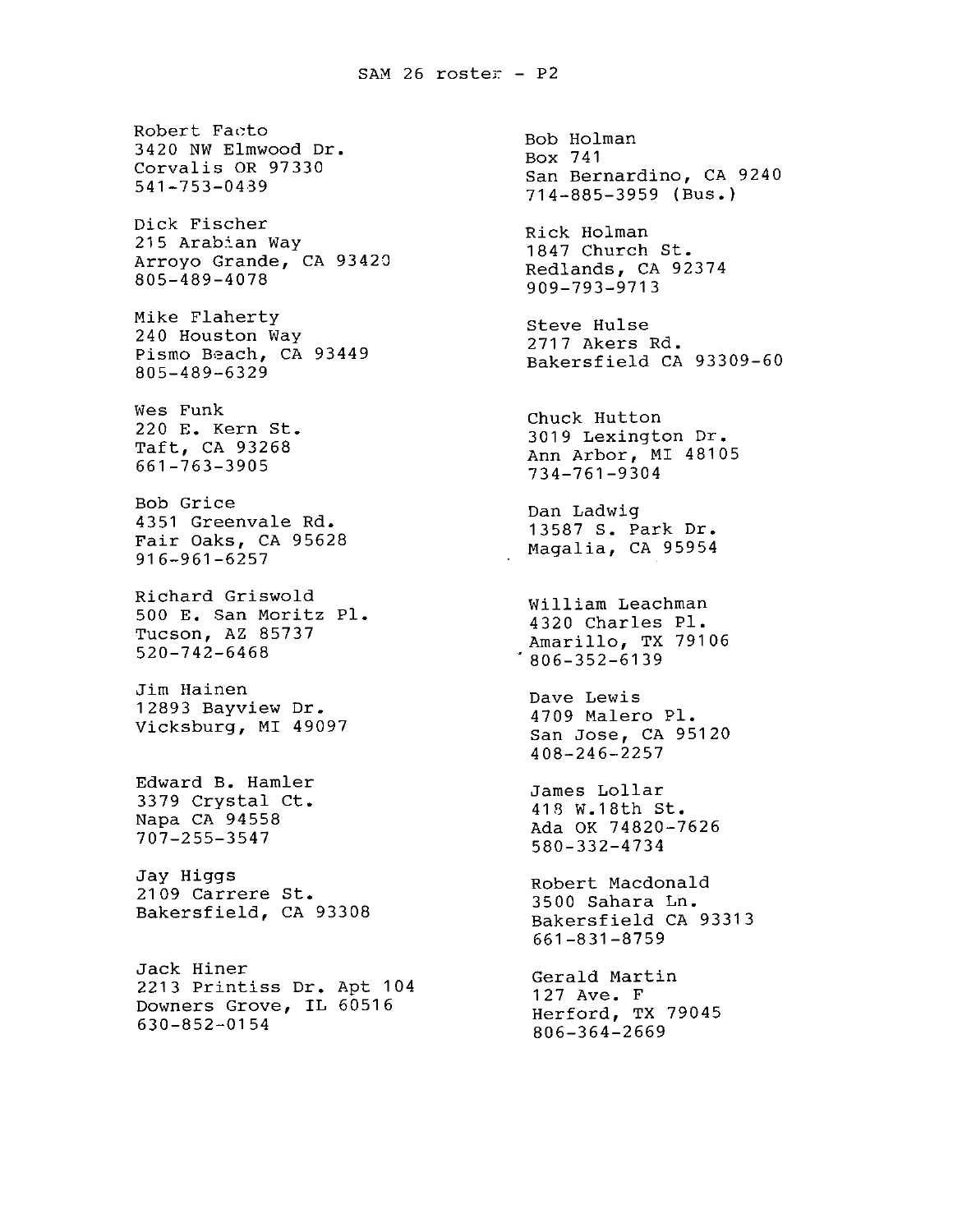## SAM 26 roster Pg. 3

Bob Meyering 7421 Old Bridge Rd. Highland, CA 92346  $909 - 862 - 7058$ Richard C. Monaghan 1040 Fraisier LN. Lenore, ID 83541<br>208-476-9501

Paul Morneault 7622 Rochester Goleta, CA 93117 805-685-1357

Frank Osborne 445 Hartnell Rd. Santa Maria, CA 93455 805-934-1775

Monty Pate P.O. Box 1368 Woodland, CA. 95776  $530 - 661 - 6001$ 

Steve Remington 1324 De La Vina St. Santa Barbara, CA 93101 805-560-1323

Stuart L. Richmond 2079 E. 37th Ave. Apache Junction, AZ.85219 STL RICHMOND @AOL. COM

Rick Roberson 16787 Beach Blvd. #241 Huntington Beach, CA 92647

Hardy Robinson 1456 W. Trimera Ave. Santa Maria, CA 93458 805-739-0329

Keith Smith 15358 Violetlane Way Canyon Country, CA 91387  $661 - 251 - 5261$ 

Bill Squire 39523 Via Montalvo Murietta CA 92563

Bob Sundberg 683 San Fernando Dr. Santa Barbara, CA 93111 805-683-8500

Jose M. Tellez P.O. Box 733 Laguana Beach, CA 92652  $949 - 494 - 0403$ 

Dale Tower 8755Bolsa Ave. Westminster, CA. 92683 714-893-9990

Tandy C. Walker 3602 Lynnwood Dr. Arlington, TX 76013-1120  $817 - 274 - 9600$ 

David Warner 8348 Satinwood Ave. California City, CA 93505 760-373-3407

Van Wilson Box 667 Willow AK 99688 907-495-5070

Mike Young 13611 Sioux Rd. Westminster CA 92683  $714 - 350 - 1403$ 

Please send additions or corrections to the editor. For Email privacy (spam etc), we don't generally publish Email addresses. But the Ed has "E" addresses for over half the members, should you need Email contact. Our disbursed membership has only one class of membership, that of full member. Dues are the same for all. We encourage use of our articles and ask that source credit be given and we try to recripocate.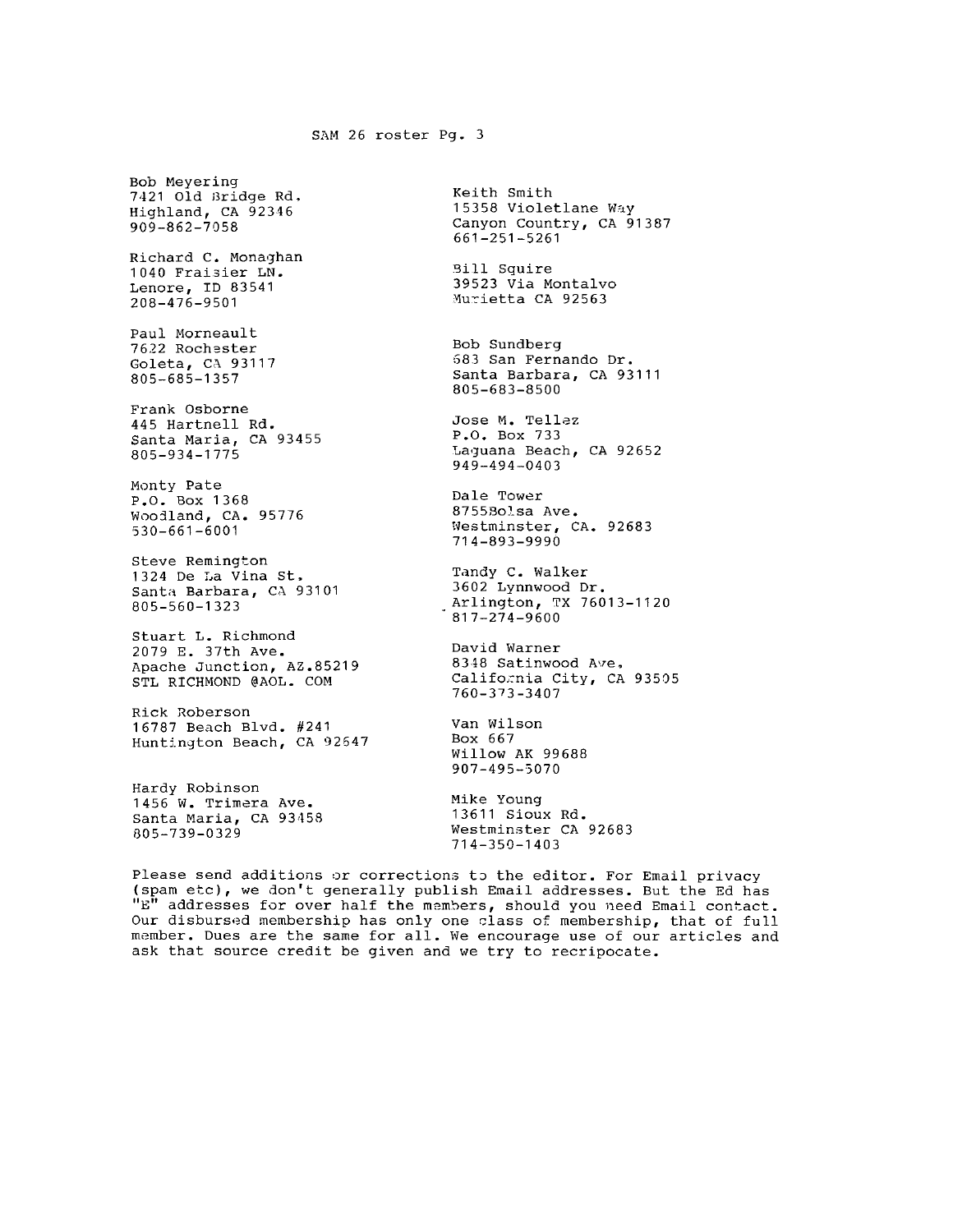

ARCHIVE #002133 - HOLLINGER NOMAD - PIECED TOGETHER FROM SEVERAL ORIGINAL PENCIL SKETCHES BY CHUCK HOLLINGER AND FURNISHED BY GENE WALLOCK - THIS PLAN IS BUILDABLE BUT COULD USE CLEANUP AND REDRAWING - FULL SIZE PRINT IS 35x98 INCHES

The Chuck Hollinger "Floater" (not Nomad as listed) is shown above. The mostly completed plan was furnished by Roland Friestad, Proprietor of "Full Size Plans". SAM is looking for a volunteer draftsman to complete the plan with the formers, etc; which were never developed. Dale Tower built an electric version from nothing more than the above, so obviously a "real" model builder can complete the ship from what's available.

It's a classy looking ship and would no doubt be quite competitive, with its' clean overall design and that high aspect ratio wing. Floater was no doubt the appropriate name. It's a later design, so it isn't classified for Antique competition, just Old Timer. It's not readily apparent, but that extra vertical projection on the left wing in the frontal view represents one of the twin rudders.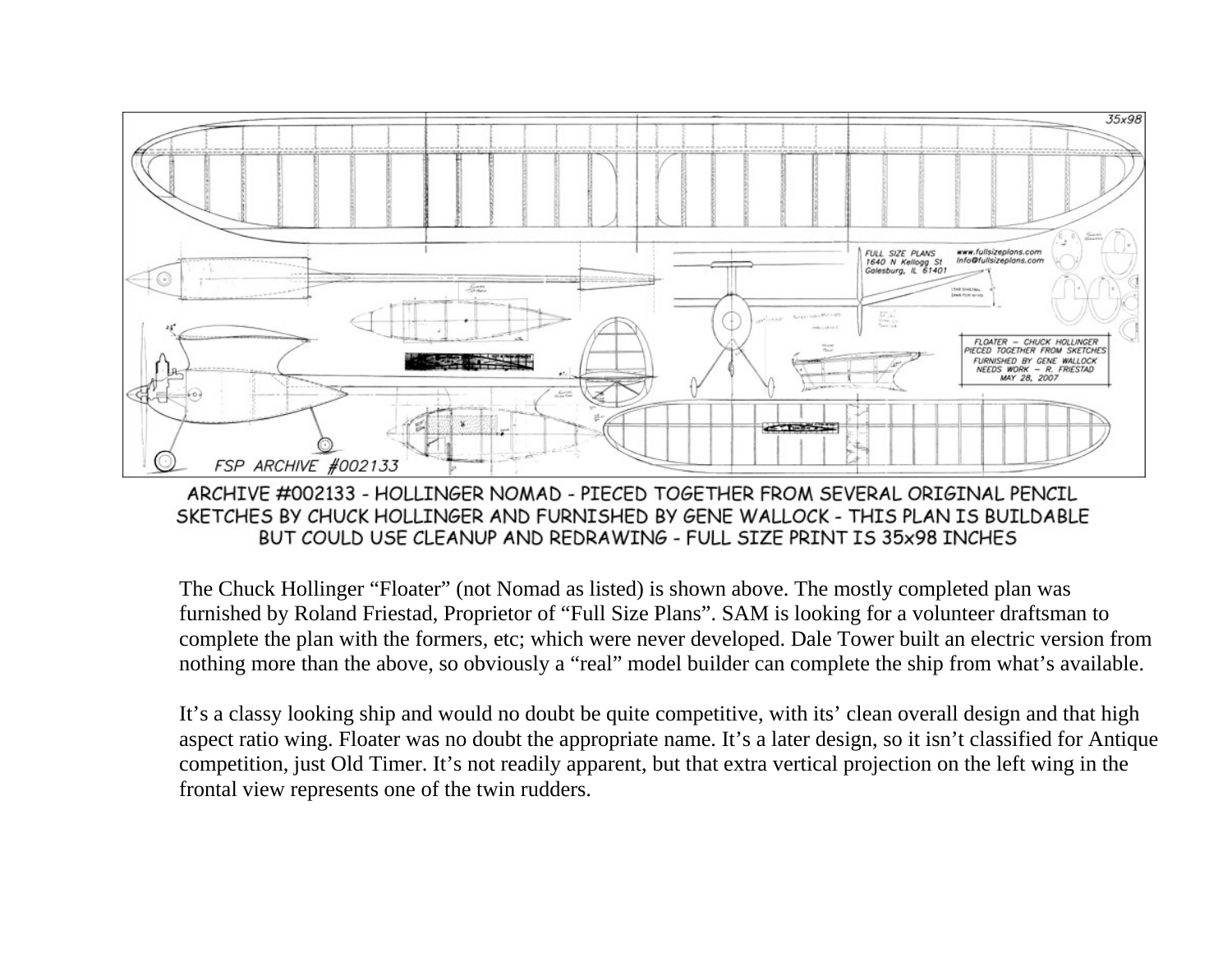## AN ODD IGNITION PROBLEM:

At the SAM Champs, Bill Cullen presented me with an unusual problem and asked if I had any clue about either the cause or the cure. I didn't have a clue! I'll let Bill present it in his own words below:

The ignition problem I encountered at the Champs with my O.R. .60 powered Clipper was finally solved by returning the unit, an AeroTech IGN-SW, to the factory. A prompt replacement was supplied by AeroTech owner Marvin Stern who then analyzed the apparently defective unit.

 You may recall at the Champs I had completed a test flight with the Clipper, but the engine seemed to run "rough". I attributed the problem to a poor needle setting and put the airplane away to await better lift later in the day. When the time came to fly, I set the airplane up as I had earlier and tried to start the engine. No luck, not a pop. I then thought the spark plug may have failed - as those things do at contests. When I touched the alligator clip on the plug I got a strong electric shock - I verified that the points were not closed. Apparently for some unknown reason at the time, the entire electrical system had become energized. Anywhere I touched the engine brought me another shock.

 Not being dumber than I look, I stopped touching the thing. Well, that seemed to wrap up any additional flying so I put it away. That is when I questioned you about the "symptoms". You were not the only one I talked to that day and everyone gave me the same answer - I dunno???

 After further analysis by Marv, he allowed as how one of the transistors had failed. Further questioning produced the fact that the failure could be typical of leaving the unit switch on for a prolonged period of time. Looking back I can't swear that on the test flight I turned the switch off with the throttle, or if the engine just quit? LESSON: ALWAYS turn the ignition switch off - even if the engine quits of it's own accord! LESSON 2: it is comforting to confirm that with the switch off, only a very minor battery drain continues.

I have the new unit installed and it seems to be working as advertised. I am copying Marv Stern on this message as he may need to correct my recall of the results and any further comments he may have. Bill Cullen

## Hi Bill,

I'm glad to hear that your problem has been solved. I still can't figure out why you should have received a shock by just touching the engine itself. The only possible way is if the primary of the coil was storing an energy field which was discharged through the secondary winding causing a HV discharge through the engine ground, causing you to get a jolt. When I have some time I'll set up these conditions on my bench and see if in fact it will duplicate your problem. Merry Christmas and a Healthy and Happy New Year. Marv Stern

## Hi Bob,

Just to clarify Bill's comments, I recommend turning the ignition unit off WHEN THE ENGINE STOPS BY ITSELF. If the points happen to be closed at the time, the unit will pull a great deal of current (similar to a short circuit), causing the output transistor to burn up. If the points are open, there is no current flowing thru the output and subsequently no damage will occur. Best wishes for the holidays and a happy new year. Marv Stern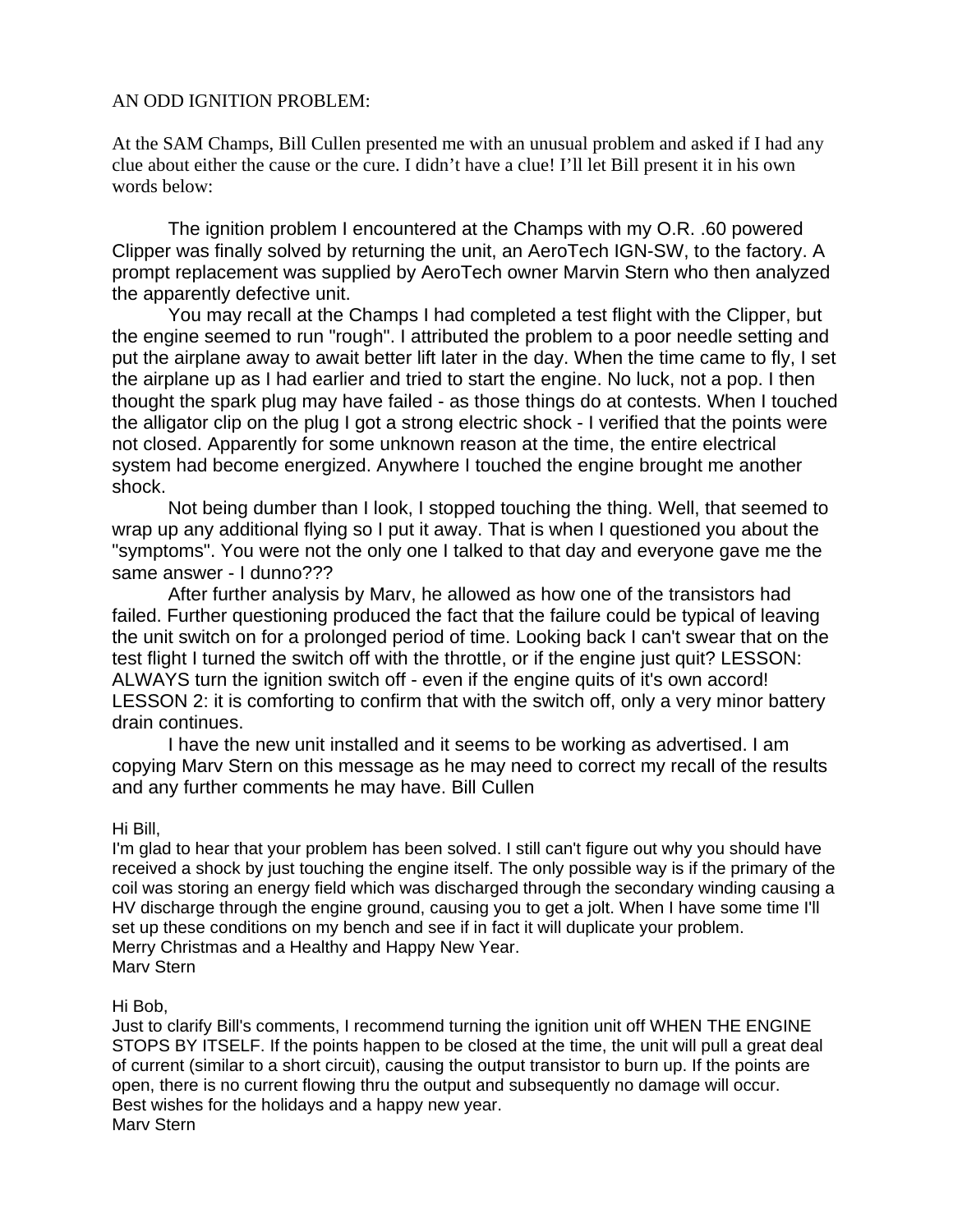**TO THE RESCUE** comes **Larry Davidson**, just in time to prevent a problem such as the one Bill had with his ignition system. Larry has just released news that he'll be offering a:

NEW: Ignition Solid State Unit, SSIGNCO

This is a combined sold state unit that gives the usual solid state ignition performance as my SSIGN and SSIGN2 (TIM-4) which saves burning of the points and gives better performance for ignition engines that operate with points.

Suggested voltage is 3.6Volts, as used in my other solid state units. Weight: 23 Grams (.8 oz.) 1-1/4" X 1-3/4" X ¼" H Price:  $$40.00 + $5.50$  P&H

Complete wiring instructions are included and the wires are already mounted on the PC board.

It also has a circuit that is especially needed for shutting off the power from the ignition battery when the prop stops and the points are closed, which sometimes occurs on Ignition powered free flight and radio control models, like the ones used in SAM flying.

the coils and solid state ignition modules. All Ignition powered models using points will benefit, including, R/C Texaco, Free flight fuel allotment and U-Control ignition powered models will benefit by saving the possible damages to

When the prop stops and the points are in the closed position, high current will usually do damage but this unit senses, within 2 seconds (approx) that the points are closed and shuts off the power from the ignition battery, thereby saving these components.

As soon as the prop is turned to open the points, the unit is ready to operate the ignition system again.

Email for complete price list.

Larry Davidson 66 Casa Mia Circle Moneta, VA 24121-5307 samchamp@jetbroadband.com 540-721-4563

*Editors' Comment: The basic idea above isn't new, just the updated circuit. But it* is a good idea! What should also be mentioned is that it can also prevent burnout of a coil if the circuit is left active after engine shut down. This can happen with an RC ship if the engine stops on its own and you forget to shut off. And of course with *FF, you can't shut off until the model is recovered.*